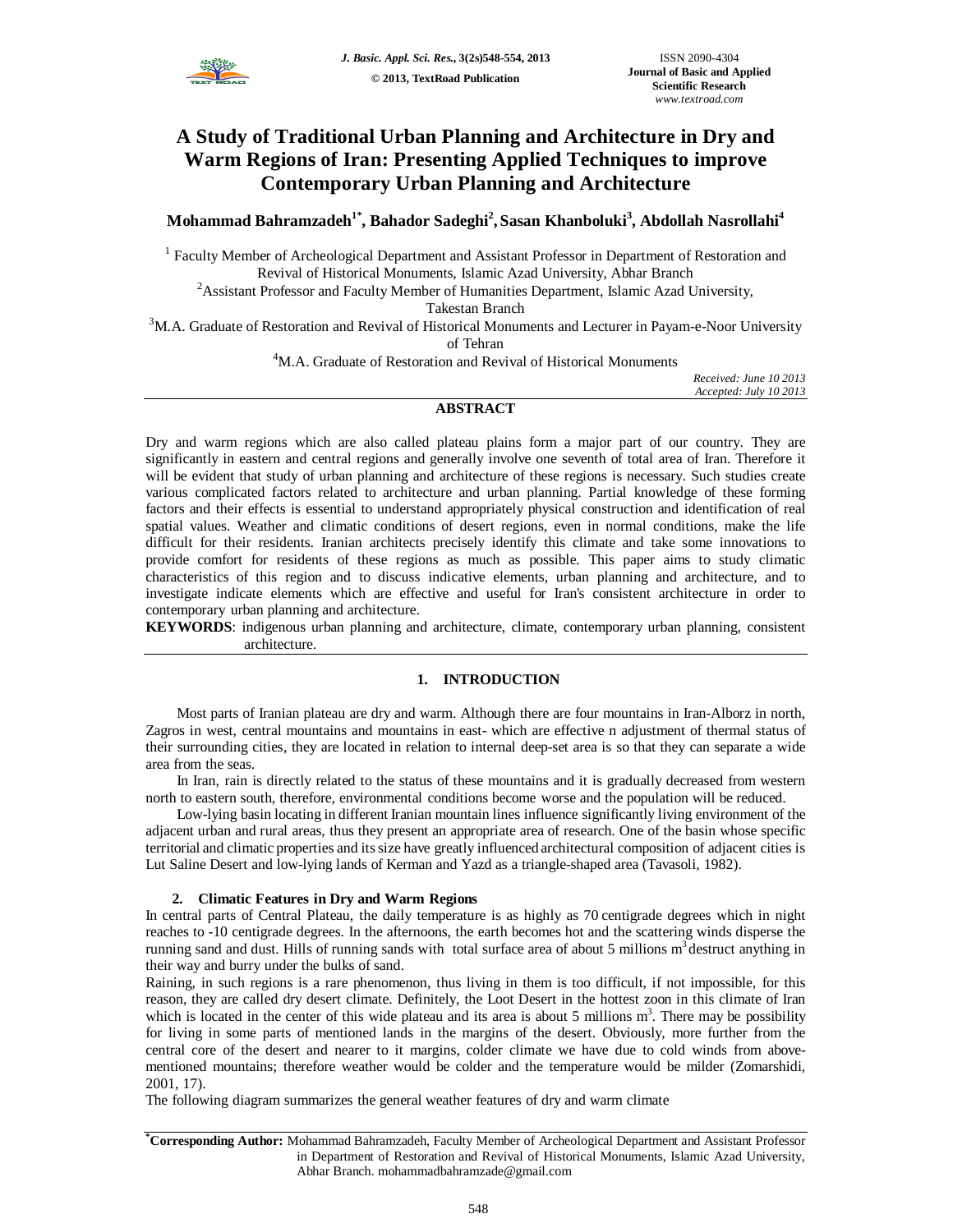

Diagram1. General weather features of dry and warm regions.

### **3. Indigenous Architecture of Dry & Warm Climate**

There are some special techniques to provide suitable living conditions in such climates which will be discussed in below:

1. The buildings are constructed as compact and dense plans with thick walls made of mud-bricks (figure 1).



Figure1. Urban context of Semnan in which we could see the compactness and density of the building, Reference: Dr. Izadi's Archive.

- 2. Due to the great populations of white ant, the coverage of building is vault and dome which are selected to have low and same heights.
- 3. Mostly deep-set lands are applied for housing so that the temperature of the land in summer and winter can influence the temperature of residential places.
- 4. Façade of these building is made of a mixture of mud and straw and thatch or wire mud with a light color.
- 5. There are a few windows and most of the doors and windows are made of wood. A network brick shield is usually made in front of the windows to prevent dry winds in summer and winter.
- 6. Sunshades and consoles in the façade and roof decrease the warmness during day and coldness during night.
- 7. Roof design of these building could reduce the relationship with internal spaces. This relationship is carried out through some channels because direct current in the internal spaces is very small. Yet, high and widespread windcatchers with connector channels create cold wind from wind blowing and transfer it to the middle parts of the building to provide comfort for the residents.
- 8. Garden holes, large yards with water pool and large gardens throughout the pool, plants, flowers and fruit trees particularly pomegranate, all make the air humid and decrease the temperature in external spaces of the building which in turn can reduce the temperature of internal spaces (figure 2).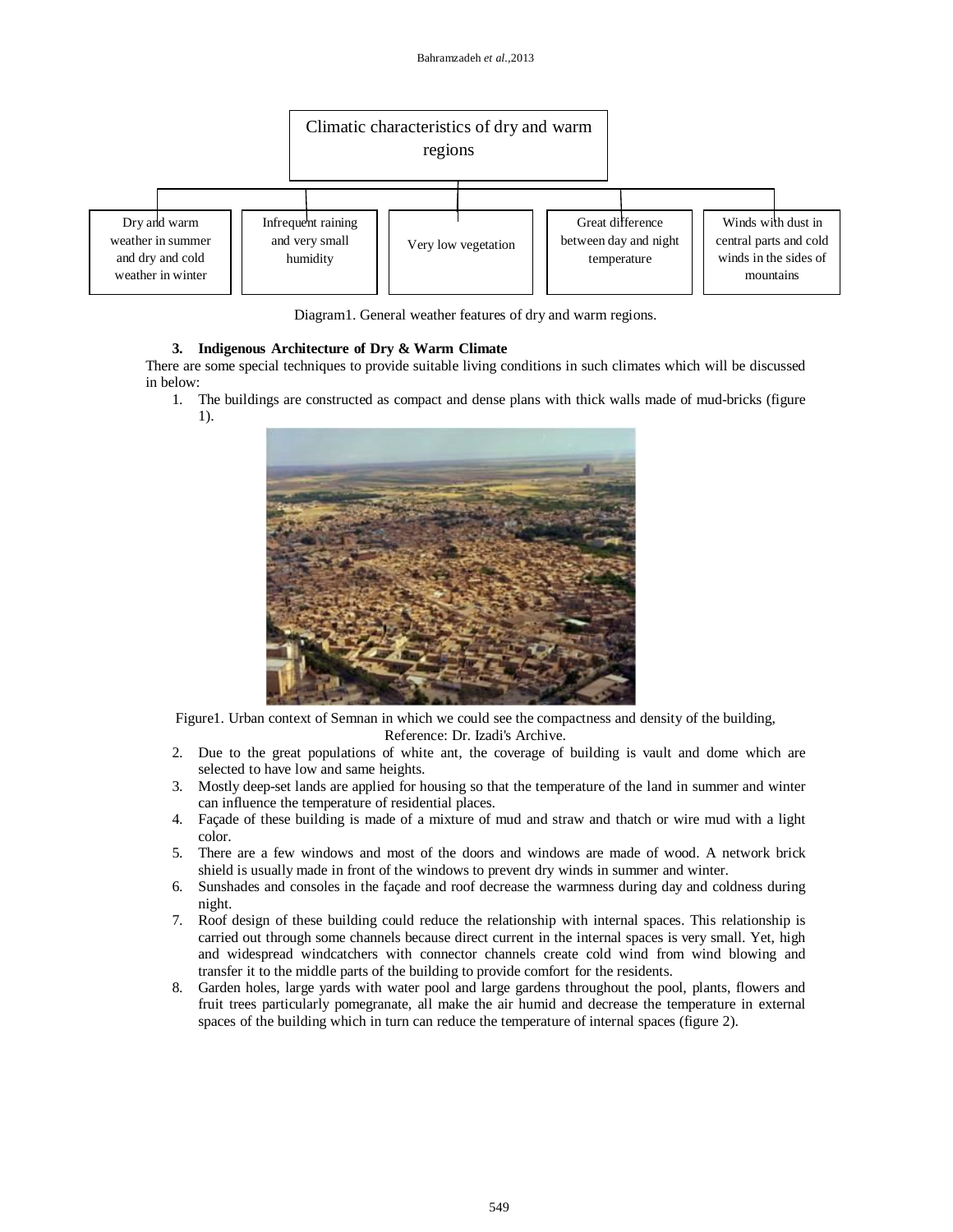

Figure 2. Old context of Kashan; the picture shows houses with central yard and garden hole. Reference: the authors' archive.

- 9. In indigenous architecture, there is a corridor (entrance hall) between alley and yard. The level of corridor is either the same or e few stairs upper than the level of yard. Corridor is related to the level of alley or street through a few stairs so that yard is located lower than alley and/or street. Surely this corridor can prevent direct movement of the wind from alley to the yard and it also prevents from intensive current blowing and whirlwinds. This difference between the level of yard, building, and alley or street serves as a shield against intensive current and warm winds and prevents them from entering the building. It should be noticed that corridor can be constructed both as an external space and within the yard (Zomarshidi, 2001, 18).
- 10. The establishment direction of building is these regions are toward south or eastern south. This direction, in terms of control and decreasing warmness of sunlight radiation in afternoons and prevent it from entering the house, is the most appropriate direction (Ghobadian, 2003, 20).

The following schematic diagram 2 presents indicative features of urban planning and architecture: Indicative features of urban planning and architecture

- 1. Form of the building
	- i. All buildings are constructed as introspective and enclosed,
	- ii. All building have central yard and most often they also have underground, porch and windcatcher,
	- iii. The floor of the buildings, specially yard, is lower that the level of the alley,
	- iv. Rooms have long height and thick walls,
	- v. Ceilings are often vaulted and domed,
	- vi. The alleys are narrow with sunshade,
	- vii. Density of urban and rural context is high.
- 2. Properties of urban context
	- i. Least ratio of external surface to volume,
	- ii. Most open surface toward protected scope (central yard),
	- iii. Connected buildings in which the directions of sunlight and wind are adjusted.

Diagram2. Indicative features of traditional architecture in dry and warm regions (the authors).

## **4. Study of indicative elements in shaping indigenous urban planning and architecture in dry and warm regions**

Indicative elements which play a major role in forming urban planning and architecture are: 1. Alley, 2. Vaulted and domed ceiling, 3. Yard and porch, 4. Windcatcher.

In addition to above mentioned elements, plant coverage and application of appropriate material have an important role in adjustment of energy and providing comfortable living conditions for the people of this climate.

**1.1. Alley**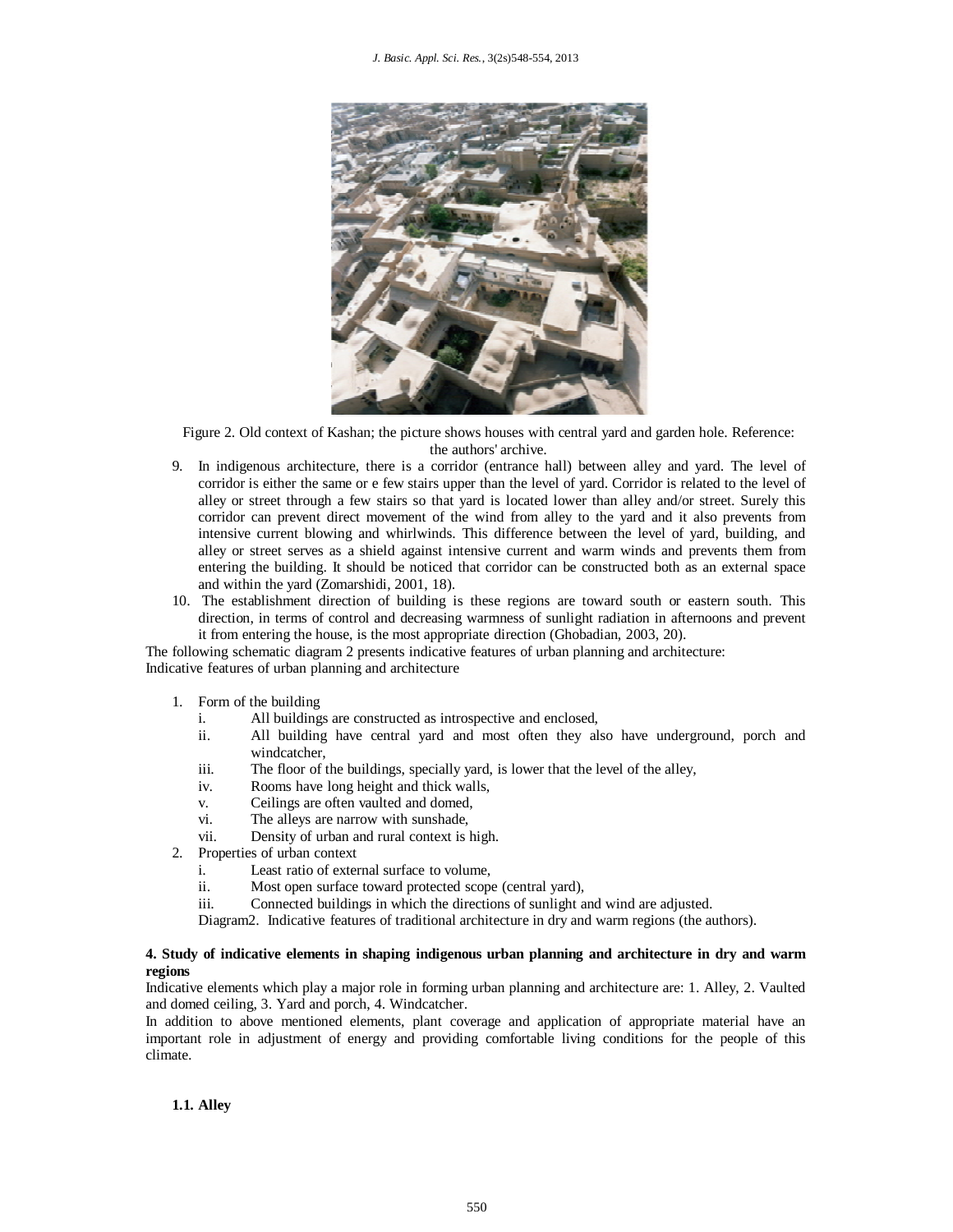Narrow alleys are an indicative element in urban planning of desert regions. Some of the alleys are covered with a roof and are surrounded by high walls in two sides, thus they could enjoy a great deal of shadow and protect passersby from radiation of sunlight. Moreover, architecture of these alleys relatively prevents currents with dust (figures 3, 4).



Figures 3, 4. An example of alley in dry and warm regions (reference: Dr. Izadi's archive).

### 1.2. Vaulted and Domed Roof

Domed roofs due to their prominence are always exposed by blowing breeze. It is effective on decreasing the hot temperature of the roof due to extensive radiation of sunlight. At night when the roof releases some heat, it will return faster. At domed roofs, intensity of sunlight radiation is not same in all points of the roof surface, hence it is useful for lowering temperature under the dome, especially if dome have also a stem (figure 5).

From the geometrical perspective, area of a semicircle dome is approximately three folds of its base surface. Thus, intensity of sunlight radiation on the rounded body will be decreased and the temperature of the lower parts of domed vault will also be reduced. On the other hand, radiation heat has less influence on the domed body due to its prominence exposure to the breeze than it does one flat roof. Rounded shape also is suitable for emitting thermal radiation at night and preparing cooling operation during night. It means that it could emit the heat released by the building in a better manner (Tavasoli, 1982, 67).



Figure 5. Sirjan market, Kerman (reference: Dr. Izadi's archive).

#### **1.3. Yard**

Yard is an important component in organizing various spaces in different seasons. Connecting-moving function is among other features of the yard. Its shape is usually four-sided quadrilateral but in some houses it is constructed as eight-sided.

Yard and its internal components are constructed in two following methods:

- In their longitude axis, flat yards usually have a pool and there are two or four gardens in the parallel of pool. Pools and gardens are also designed beautifully and variously (Memarian, 2006, 113).
- Yards consist of garden holes; examples of such yards could be found in Naeen, Kashan and other cities of desert regions. Garden holes and their surrounding space have functional role of a part of underground spaces. In this case, spaces of ground floor are established around terrace, therefore garden hole due to its depth and green trees can create a cold place (Nayebi, 2002).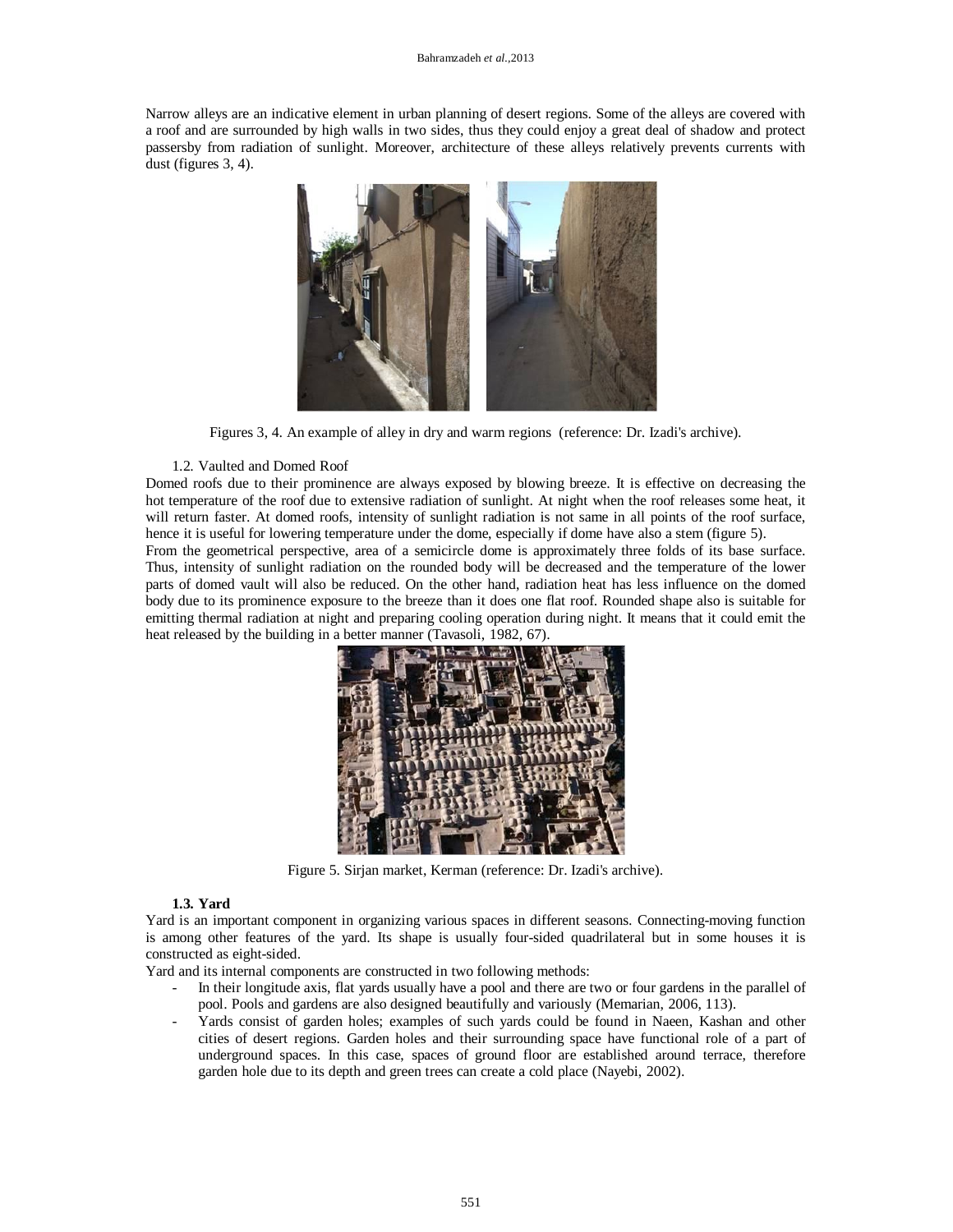

Figure 6. Old context of Birjand, South Khorasan. Buildings have central yard (reference: Dr. Izadi's archive).

#### **1.4. Windcatcher**

Windcatcher has been a component in Iranian architecture for a long time. Windcatchers were constructed in central and southern cities in Iran which were different in terms of shape, height and desired direction of wind.

Windcatcher captures the desired wind and directs it trough main rooms of the building, water reservoir and/or basement (Farokhyar, 1990).

Windcatcher are usually one-sided, four-sided or eight-sided. While in Yazd, all windcatchers are tall, foursided or eight-sided, in Meibod located in 50 kilometers from the west of Yazd, windcatchers are constructed short and one-sided, because in Meibod, desert winds with dust blow from desert and people have to make the windcatchers back to these winds and toward the desired wind. There is less desert winds in Yazd, for it is located between two mountain lines. Therefore windcatchers of Yazd could be constructed with long height and multi-sided (Pirnia, 1992).

In some cities like Gonabad, Khorasan, even the desired wind blows with dust; thus windcatchers are constructed with an embankment space under them. Channel base of windcatcher in this part is made slightly wider than its upper base so that wind speed will be decreased and dust will be trapped in it. After entering windcatcher entrance and crossing from embankment space, the wind will be filtered and entered rooms.



Figure 7. Four-sided windcatcher (Reference: authors' archive)



Figure 8. An example of windcatcher, Sirjan, Kerman (Reference: IranDeser.com)

#### **2. Tree, Plant Coverage, Water**

Combining water and plant coverage in this climate plays an important role in providing comfort for people. Plant coverage in the yard and in garden hole prevents from entering winds with dust. Water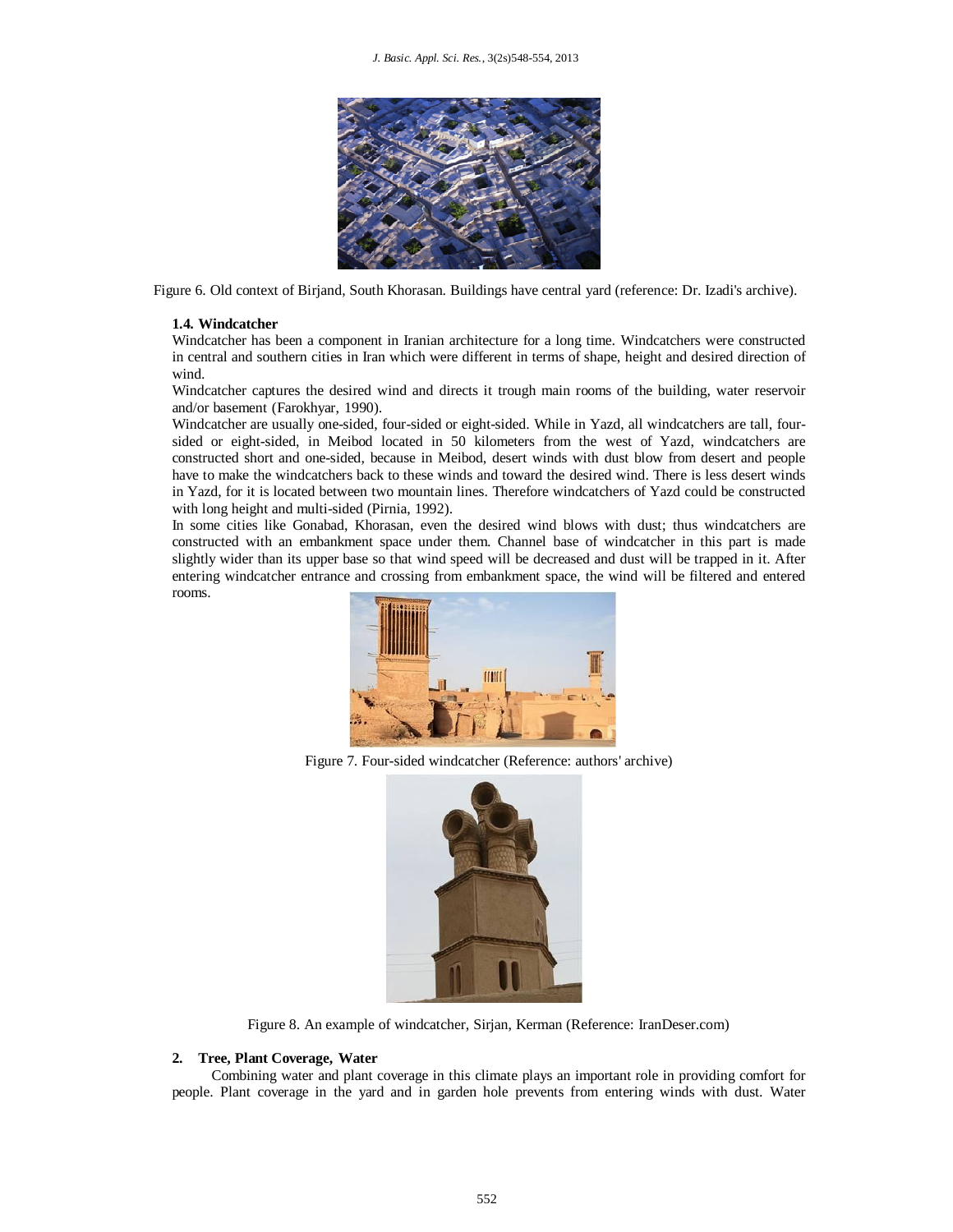besides plant coverage slightly humidifies dry and warm weather and makes the weather desirable for the residents.



Figure 9. Taheri's house, Semnan. (Reference: Cultural Heritage Archive of Semnan)



Figure 10.Abbasian's house, Kashan. (Reference: Cultural Heritage Archive of Kashan).

#### **3. Construction Materials**

For centuries, mud-bricks and mixture of mud and straw have been used as construction materials in cities with dry and warm climate and generally in villages of Iran.

Materials made of mud have been used in desert regions for climatic, applied and technical reasons. Due to boiling summer heat and intensive sunlight in desert regions, only a few materials such as unfired mud-bricks can resist. It also makes the rooms warm with a little heat in dry cold season. Ease of application and use of these materials is also among the reason for their frequent application. In technical terms, unfired mud-bricks combined with a mud mortar are stronger than bricks combined with mud mortar. Bricks are not suitable insulators for intensive sunlight radiation and they could not be used with mortars of plaster and dirt, because such mortars are easily disintegrated by heat and radiation of sunlight (Zomarshidi, 1998, 63)

The main mortar for unfired mud-brick was mud to which-if necessary- small amounts of lime were added. Mud-bricks were plastered with other mud materials of which mixture of straw and mud, finishing mud were the most frequently used and thatch and wire mud was the most beautiful one.

The light color of mud-and –straw mixture reflects radiant heat. In spite of their viscosity in thin walls, mud-and-straw body and cover are not so much resistant against vibration and easily destructed (Ghaffarisadeh, 1995). It is evident from destruction of cities made of mud-bricks such as Kakhak, Ferdows and Bam and many more villages throughout Iran by earthquakes that mud-bricks and mud-and –straw mixture were not appropriate materials. If the reapplication of mud-bricks and mud-and –straw mixture is the only option, their resistance and strength as well as building composition against vibration have to considered as a scientific-practical issue.

#### **4. Conclusion**

This paper tried to study the properties of urban planning and architecture o dry and warm regions as well as indicative elements of this climate. Each of indicative elements of traditional architecture of this climate is also potentially effective on contemporary urban planning and architecture. Unfortunately, traditional architecture isn't considered so widely in designing of present urban contexts, and if there is any consideration, it is entirely superficial and symbolic. This paper sought to present effective techniques to efficiently decrease energy and to provide more comfort for people of desert regions. To this end, it studied indicative elements of traditional urban planning and architecture and features of dry and warm climate. Following are some suggestions:

●design and execute alleys with respect to climatic conditions (such as width of alleys, height of walls, kind of materials)

●housing with special attention to climatic factors such as solar radiation, direction of desired winds, etc.

- application of construction materials with high thermal capacity
- ●application of plant coverage compatible with climate in the yard